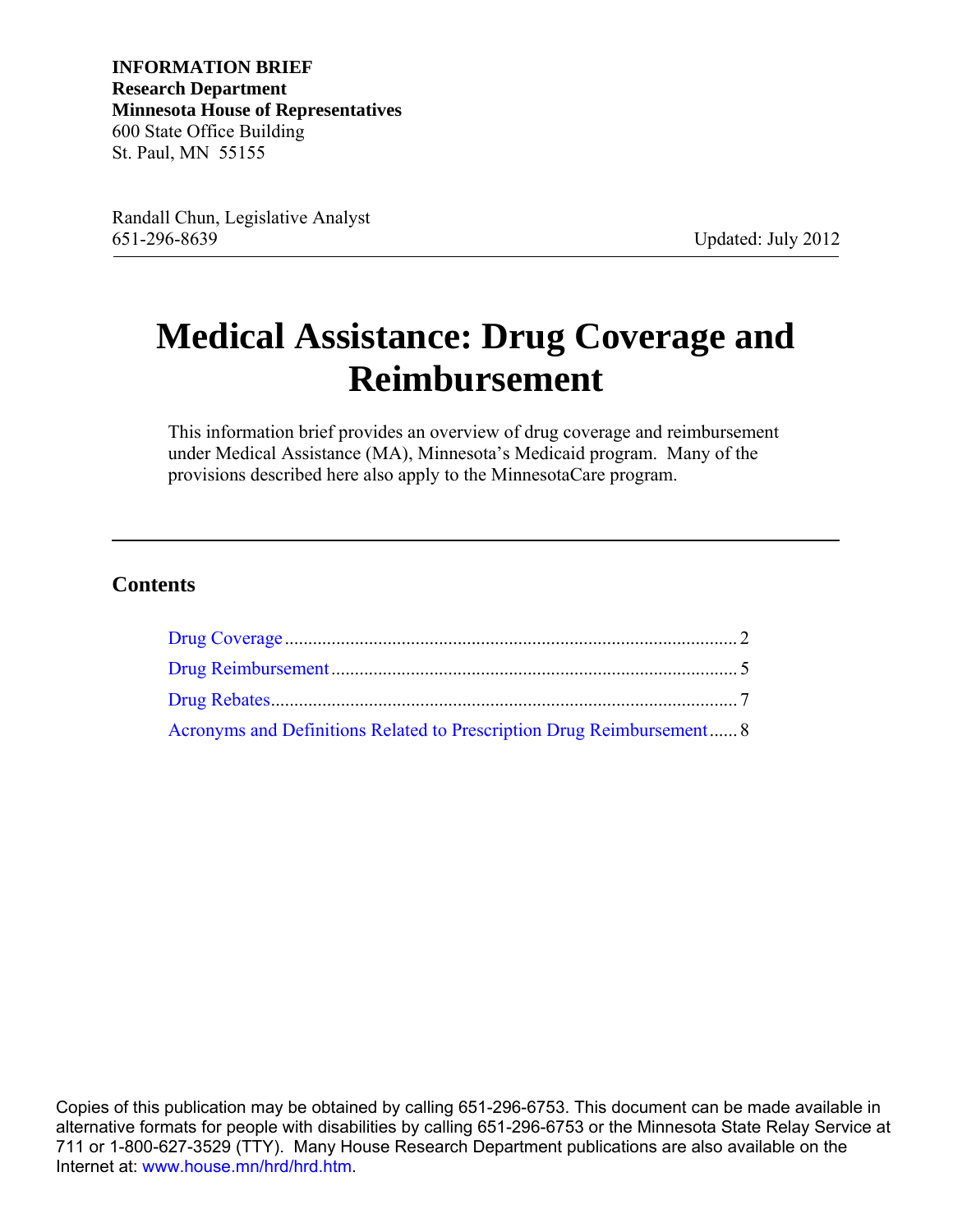## <span id="page-1-0"></span>**Drug Coverage**

Under federal law, drug coverage is an optional Medicaid benefit. Minnesota, and all other states, have chosen to cover drugs under their Medicaid programs.

#### **Fee-for-service**

Minnesota's MA program covers a broad range of prescription and over-the-counter (nonprescription) drugs under fee-for-service. This broad coverage in part reflects federal Medicaid requirements that states cover under their formulary<sup>1</sup> all drugs offered by manufacturers that have entered into a Medicaid rebate agreement with the federal Centers for Medicare and Medicaid Services or CMS (see below for a discussion of rebates).

Federal law allows states to exclude specified categories of drugs from coverage under their Medicaid programs (Social Security Act § 1927, [42 USC § 1396r-8\)](http://www.law.cornell.edu/uscode/text/42/1396b). Minnesota has chosen to cover some of these drug categories, including drugs for weight gain, certain products to treat cough and colds, drugs to promote smoking cessation, some prescription vitamins and mineral products, some over-the-counter drugs, barbiturates, and benzodiazepines.<sup>2</sup>

Some of the major categories of drugs for which Minnesota's MA program excludes coverage are the following:

- 1. Most drugs used for weight loss
- 2. Fertility drugs when specifically used to enhance fertility
- 3. Drugs when used for cosmetic purposes or hair growth
- 4. Over-the-counter drugs, unless authorized in law or by the commissioner
- 5. Drugs that require, as a condition of sale, that associated tests or monitoring be purchased exclusively from the manufacturer
- 6. Drugs when used for the treatment of impotence or erectile dysfunction
- 7. Herbal or homeopathic products
- 8. Nutritional supplements, except as specifically allowed
- 9. Drugs determined to be less than effective by the Food and Drug Administration and drugs identified as identical, related, or similar to those drugs
- 10. Drugs that do not provide a significant therapeutic advantage over drugs included in the formulary, as long as a written explanation of the reason is provided to the public

 $\frac{1}{1}$  $^1$  A formulary is a list of preferred drugs that is typically used to limit the number of drugs within a therapeutic class for purposes of drug purchasing, dispensing, or reimbursement. See Glossary of Pharmacy-Related Terms, Health Resources and Services Administration, U.S. Department of Health and Human Services, accessed at http://www.hrsa.gov/opa/glossary.htm.

 $2^2$  Beginning January 1, 2014, the federal Affordable Care Act will require all state Medicaid programs to cover barbiturates, benzodiazepines, and smoking cessation products.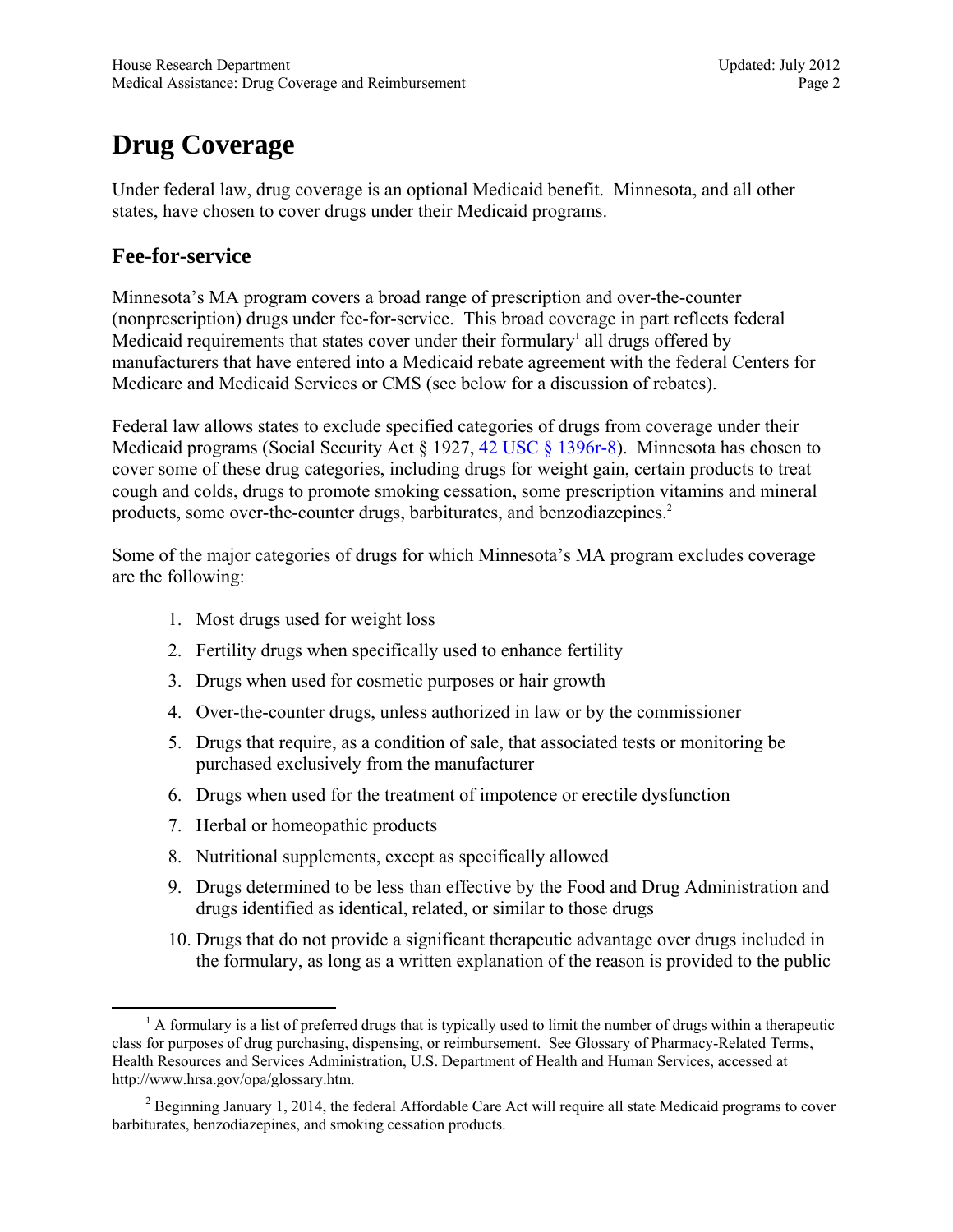11. Drugs that are made by manufacturers that do not have a rebate agreement with CMS

MA covers the following over-the-counter medications under fee-for-service, when they are prescribed by a licensed practitioner or a licensed pharmacist who meets standards established by the Department of Human Services (DHS):

- Antacids, acetaminophen, family planning products, aspirin, insulin, products for the treatment of lice, and certain vitamins
- Medications identified by the commissioner, after consultation with the Formulary Committee,<sup>3</sup> as necessary, appropriate, and cost-effective

Drug coverage for MinnesotaCare under fee-for-service is the same as that under MA fee-for service. (The vast majority of MinnesotaCare enrollees are covered under managed care.)

#### **Managed Care**

Managed care plans serving MA enrollees are required to cover prescription and over-thecounter drugs that are covered under the MA fee-for-service drug formulary or are the therapeutic equivalent to MA formulary drugs. The requirements described in this section also apply to managed care plans serving MinnesotaCare enrollees.

If the managed care plan's drug formulary or policies are more restrictive than the MA fee-forservice drug formulary or policies, the plan must cover, at its own cost, any drug necessary for an enrollee for whom the state intervenes, following a state review by a pharmacist and physician. If the state intervenes, it must require the managed care plan to implement a corrective action plan.

Managed care plans are also required to submit to DHS, upon request, a copy of their drug formularies. If DHS finds that a plan's formulary does not contain a therapeutic equivalent for a class of drugs, the agency requires the managed care plan to submit a corrective action plan.

Managed care plans must also comply with [Minnesota Statutes, section 62Q.527](https://www.revisor.mn.gov/statutes/?id=62Q.527), which requires health plans that provide prescription drug coverage to cover antipsychotic drugs prescribed to treat emotional disturbance or mental illness whether or not the drug is in the plan formulary, if specified conditions are met.

#### **Coverage for Dual Eligibles**

Persons who are eligible for both MA and Medicare (referred to as "dual eligibles") receive coverage for prescription drugs through the Medicare Part D prescription drug benefit. The only coverage provided under MA for dual eligibles is for those classes of drugs for which coverage

 $\frac{1}{3}$ <sup>3</sup> The Formulary Committee, established by DHS in accordance with [Minnesota Statutes, section 256B.0625,](https://www.revisor.mn.gov/statutes/?id=256B.0625) subdivision 13c, consists of four physicians, at least three pharmacists, one consumer representative, and other health care professionals.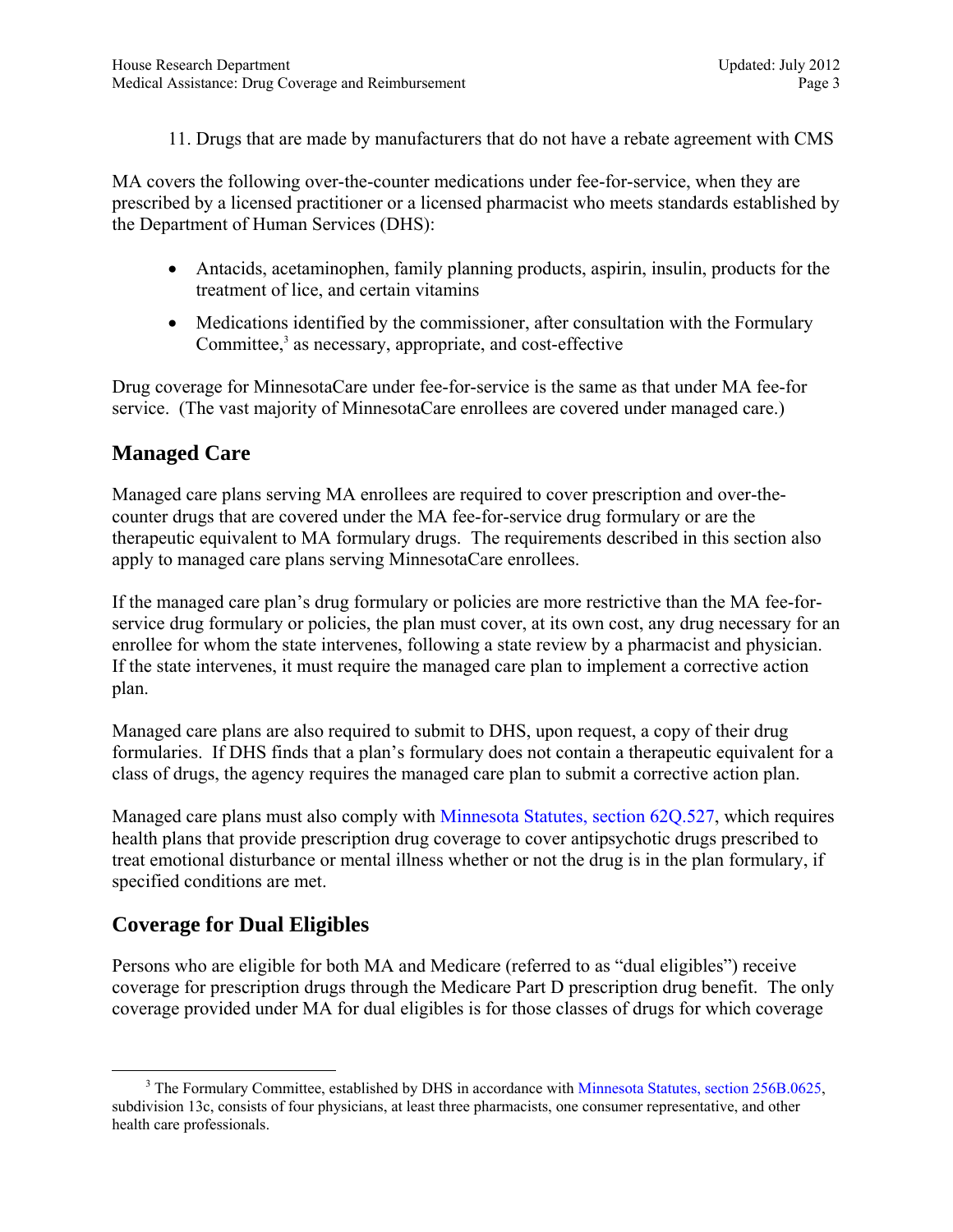under the Medicare prescription drug coverage is prohibited by law.4 The MA program will not cover a specific prescription drug for a recipient solely because it is not covered under the formulary of the recipient's Medicare drug plan.

#### **Prior Authorization**

MA requires prior authorization before certain brand-name and generic drugs are eligible for payment under fee-for-service. The DHS Formulary Committee may recommend to the commissioner prior authorization for specific drugs. The commissioner may also request the committee to review whether prior authorization should be required for a specific drug.

Prior authorization is prohibited for certain antihemophilic factor drugs and certain atypical antipsychotic drugs,<sup>5</sup> under specified conditions. In addition, prior authorization must be granted for 60 days for brand-name drugs prescribed for the treatment of mental illness within 60 days of a generically equivalent drug becoming available.

#### **Generic Substitution**

MA coverage of prescription drugs under both fee-for-service and managed care is generally subject to [Minnesota Statutes, section 151.21.](https://www.revisor.mn.gov/statutes/?id=151.21) This provision requires pharmacists to substitute, when appropriate in the pharmacist's professional judgment, a less expensive generic drug in place of a brand-name drug, unless the purchaser objects or the prescriber has written on the prescription "dispense as written" or "D.A.W.," or conveyed this intent by electronic transmission or orally. MA normally requires prior authorization for brand-name drugs when there is a generic drug available, even if the prescriber specifies "dispense as written" for the brand-name drug. Prior authorization of a brand-name drug may not be required if the net cost<sup>6</sup> of the brand name is less than the net cost of the generic.

 $\overline{4}$ <sup>4</sup> Some of the drug classes excluded under Medicare Part D are over-the-counter drugs, prescription vitamins and minerals, barbiturates, and benzodiazepines. The Affordable Care Act will require Medicare Part D coverage of barbiturates and benzodiazepines, beginning January 1, 2013. The Medicare program requires states to reimburse the federal government for a portion of the cost of providing dual eligibles with drug coverage (initially 90 percent and declining over time to 75 percent of the estimated cost to the state Medicaid program of providing prescription drug coverage). This is referred to as the "clawback."

<sup>&</sup>lt;sup>5</sup> These drugs are not defined specifically in law but generally refer to "second generation" antipsychotic drugs that tend to have fewer side effects than older antipsychotic drugs.

 $<sup>6</sup>$  Net cost is equal to the reimbursement to the provider less all drug rebates.</sup>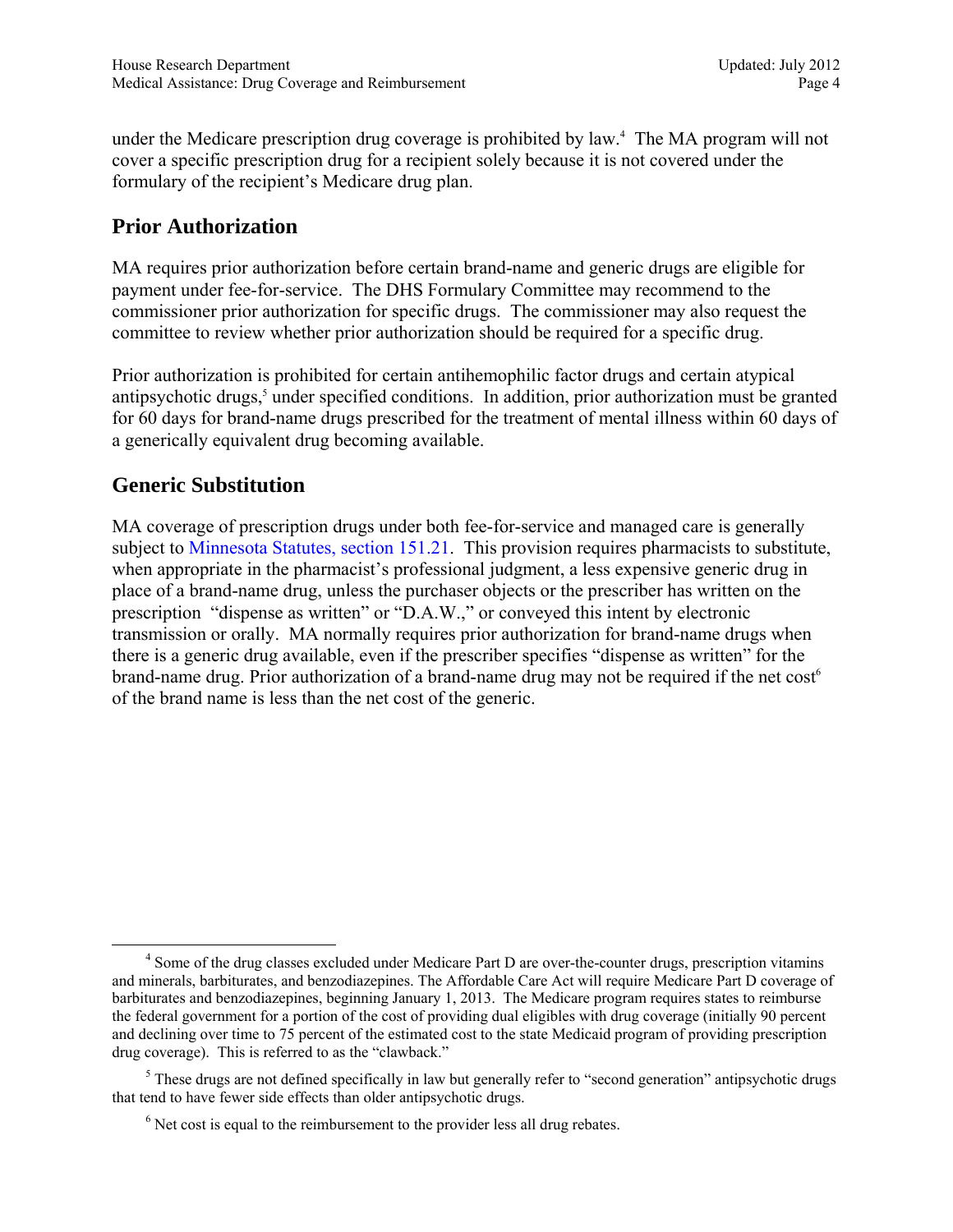## <span id="page-4-0"></span>**Drug Reimbursement**

#### **Fee-for-service**

Under the MA fee-for-service program, pharmacies are reimbursed for most drugs at the lower of: (1) wholesale acquisition cost  $(WAC)^7$  plus 2 percent or 4 percent (depending upon pharmacy type) plus a fixed dispensing fee; (2) the maximum allowable cost set by the federal government or DHS plus a fixed dispensing fee; or (3) the pharmacy's usual and customary price charged to the public. The fixed dispensing fee in most cases is \$3.65 per prescription; higher dispensing fees are allowed for intravenous solutions compounded by a pharmacist, cancer chemotherapy products, and total parenteral nutritional products (see [Minn. Stat. § 256B.0625,](https://www.revisor.mn.gov/statutes/?id=256B.0625) subd. 13e).

- *1. WAC formula.* The MA program reimburses pharmacies at WAC plus 4 percent (for independently owned pharmacies located in a designated rural area) or WAC plus 2 percent (for all other pharmacies). WAC is the manufacturer's list price charged to wholesalers and other direct purchasers, not including discounts, rebates, and price reductions. A pharmacy is "independently owned" if it is one of four or fewer pharmacies under the same ownership nationally. A "designated rural area" is an area classified as a small rural area or isolated rural area under the Rural Urban Commuting Area system developed for the federal Health Resources and Services Administration.
- *2. Maximum allowable cost.* MA reimbursement to pharmacies for multiple-source drugs (drugs for which at least one generic exists) may be subject to a maximum allowable cost (MAC). The purpose of a MAC price is to set the reimbursement rate closer to the actual acquisition cost of the generic drug. Federal law requires CMS to set a MAC (referred to as a federal upper limit or FUL) for certain multiple-source drugs. Each state's Medicaid program must meet an aggregate FUL for all drugs for which CMS has set a FUL. States can also set state MACs for multiple-source drugs that are lower than any FUL and for drugs for which CMS has not set a FUL. Minnesota has chosen to set state MACs for a large number of multiple-source drugs.
- *3. Usual and customary price.* MA reimburses pharmacies at the usual and customary price charged to the public, if this is lower than the payment rate under the WAC formula or the MAC price. This provision allows the MA program to reimburse large chain pharmacies for generic drugs provided to MA recipients at their discounted price for the general public (e.g*.*, \$4.00 per prescription).

In addition, the MA program has negotiated payment rates lower than those described above for specialty pharmacy products, defined as those used by a small number of recipients or by recipients with complex and chronic diseases requiring expensive and challenging drug regimens (see [Minn. Stat. § 256B.0625,](https://www.revisor.mn.gov/statutes/?id=256B.0625) subd. 13e, para. (e)).

 $\frac{1}{7}$  $\frac{7}{1}$  Prior to July 1, 2011, MA reimbursement to pharmacies was expressed in law as a percentage reduction off the average wholesale price (AWP), generally defined as a drug wholesaler's list price to pharmacies. A 2009 federal district court class action settlement in part resulted in two drug price publishing companies voluntarily agreeing to stop publishing AWP price data. This required Minnesota and other states to modify their Medicaid drug reimbursement formulas by incorporating a measure of drug costs that was not based on AWP.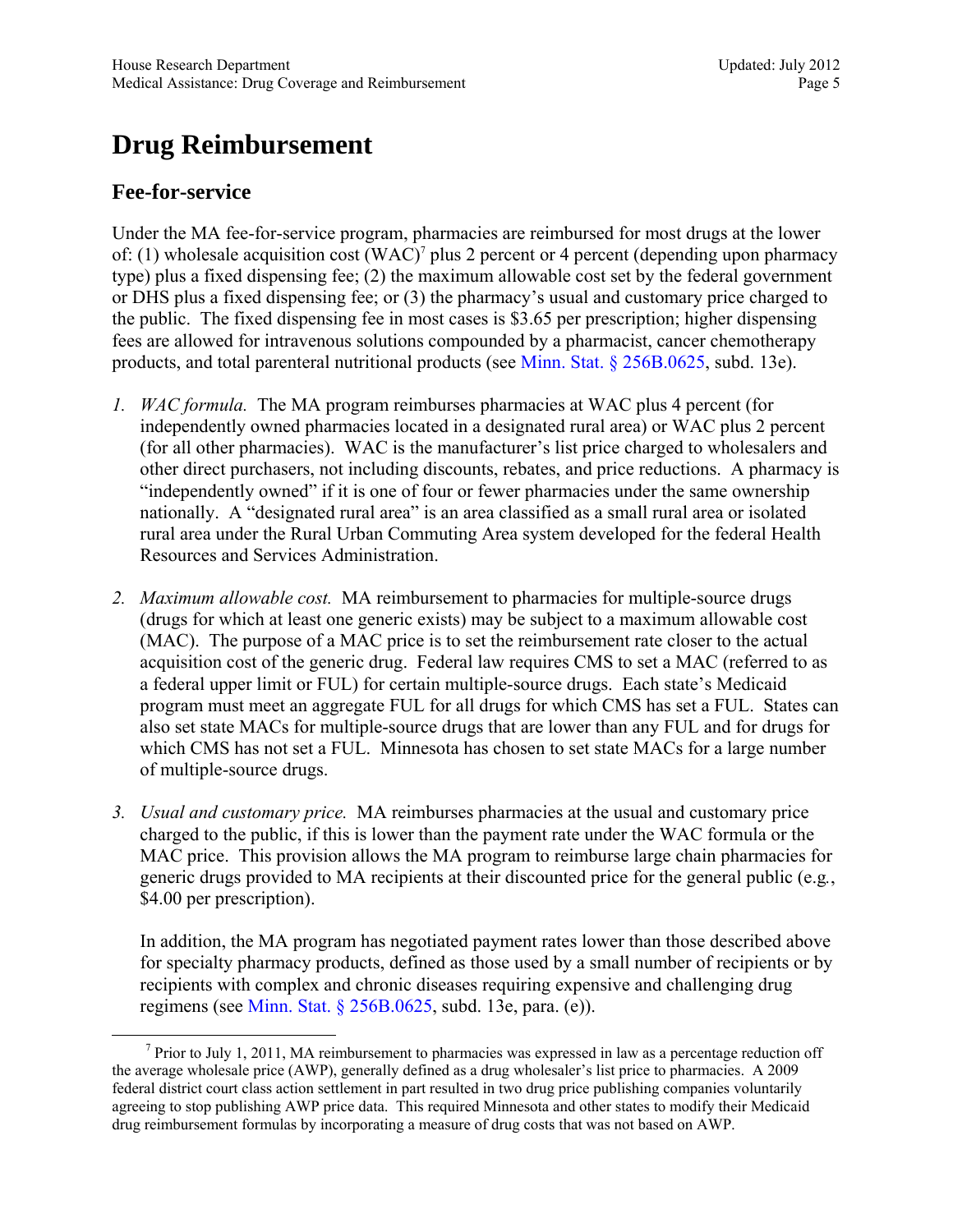Fee-for-service reimbursement under MinnesotaCare follows the MA fee-for-service payment methodology. Nearly all MinnesotaCare enrollees receive drug coverage and other MA covered services through managed care.

#### **Managed Care**

The MA and MinnesotaCare programs do not specify or regulate the payment rates at which managed care plans reimburse pharmacies for prescription drugs.

#### **Pharmacy Purchases of Drugs**

The MA and MinnesotaCare programs do not regulate the prices at which pharmacies purchase drugs from wholesalers, manufacturers, and other entities. These prices are instead left to negotiation and private market forces.

#### **Recipient Cost-sharing**

MA recipients are subject to copayments of \$3 per brand-name prescription and \$1 per generic prescription, subject to a \$12 per-month limit. Antipsychotic drugs are exempt from copayments when used for the treatment of mental illness.

Children and pregnant women are exempt from these copayments. Total monthly copayments under MA for persons with incomes not exceeding 100 percent of the federal poverty guidelines (FPG) are limited to 5 percent of family income.

Pharmacists are responsible for collecting the copayment from enrollees. MA reimbursement to a provider is reduced by the amount of the copayment; however, this reduction does not apply when a recipient has reached the monthly prescription drug copayment limit or the overall 5 percent copayment maximum. Providers cannot deny services to enrollees who are unable to pay the copayment.<sup>8</sup>

MinnesotaCare enrollees are subject to a copayment of \$3 per prescription, with no monthly maximum. This copayment does not apply to pregnant women and children.

 <sup>8</sup> [Minnesota Statutes, section 256B.0631,](https://www.revisor.mn.gov/statutes/?id=256B.0631) subdivision 4, allowed providers who routinely refused services to individuals with uncollected debt to include uncollected copayments as bad debt and deny services to enrollees. The Ramsey County District Court in *Dahl et. al. v. Goodno*, court file number C9-04-7537, ruled that this provision was preempted by federal law. The provision was repealed January 1, 2009.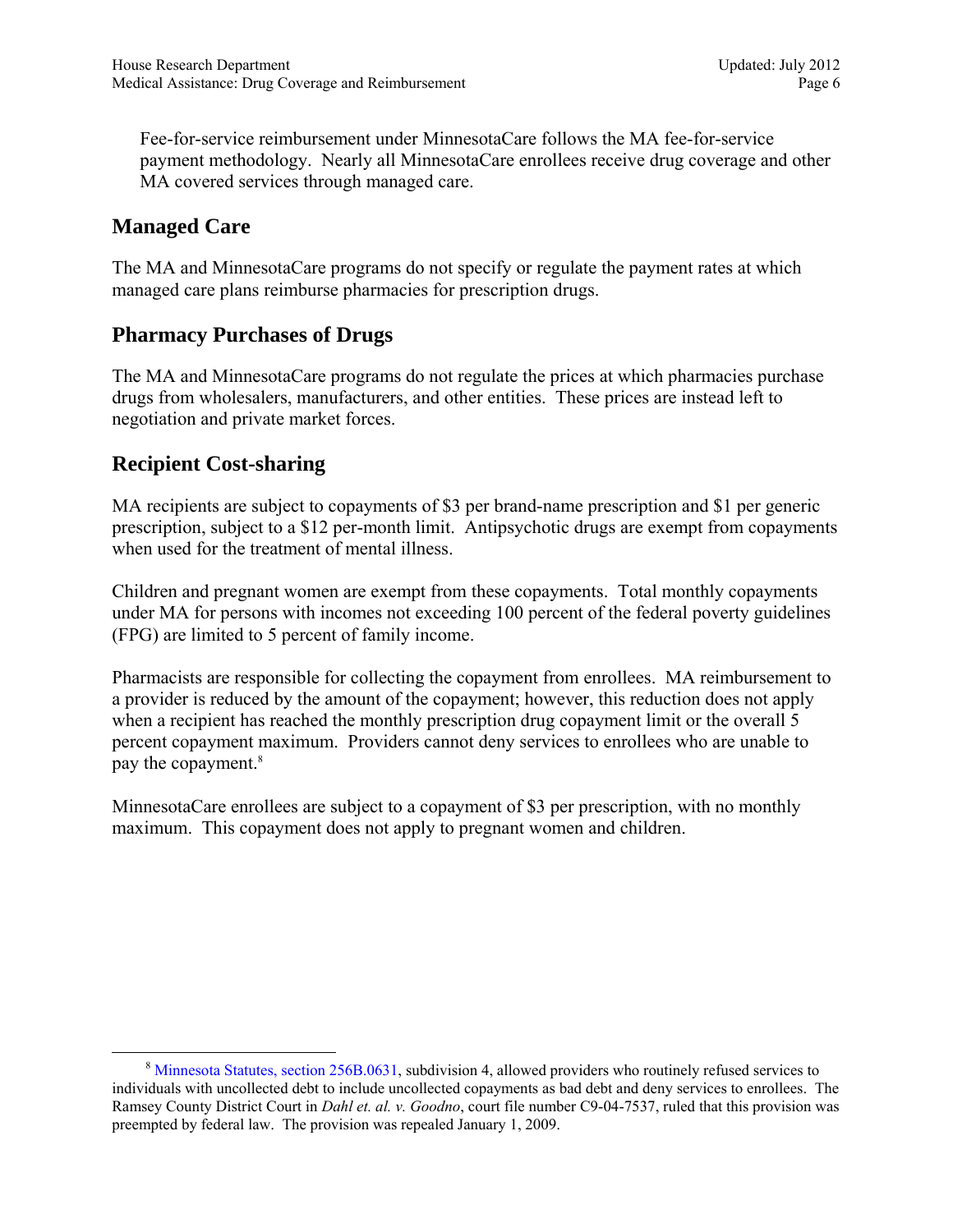### <span id="page-6-0"></span>**Drug Rebates**

#### **The Basic Federal Rebate**

The federal Omnibus Budget Reconciliation Act (OBRA) of 1990 requires drug manufacturers to provide rebates to state Medicaid programs in order to have their drugs covered under Medicaid fee-for-service. In general, the formula used to calculate rebates is intended to provide Medicaid with the "best" (lowest) price<sup>9</sup> at which a manufacturer sells the drug. In return for manufacturers providing the best price, state Medicaid programs are required to cover under feefor-service all drugs offered by the manufacturer (with the exception of those drug categories a state is allowed to exclude from coverage).

The basic federal rebate formula differs based upon drug category. For noninnovator multiplesource (generic) drugs, the rebate is 13 percent of the average manufacturer price (AMP). The AMP is a measure of the price charged by manufacturers to wholesalers for a drug. The AMP was created in federal law for the purpose of calculating rebates. For single-source and innovator multiple-source (brand-name) drugs,<sup>10</sup> the rebate is the greater of 23.1 percent of AMP or the AMP minus the best price. An additional rebate is required for this latter category of drugs if the price of the drug product increases faster than inflation as measured by the CPI.

The federal rebate requirement generally applies to drugs provided in an outpatient setting, on a fee-for-service basis and, since March 23, 2010, to drugs provided through managed care plans. The federal rebate requirement does not apply to drugs provided in hospitals, or in outpatient settings under which drug claims are not billed separately.

Rebates are paid by drug manufacturers to each state on a quarterly basis, based upon utilization data provided by each state Medicaid program.<sup>11</sup>

#### **Supplemental Rebates**

Some states, including Minnesota, have negotiated supplemental rebates beyond the basic rebate required by federal law. Minnesota law authorizes DHS to enter into supplemental rebate agreements with manufacturers who want their drug to be placed on a preferred drug list. Drugs not on the preferred drug list may be subject to prior authorization. DHS maintains the preferred drug list on its website.

 <sup>9</sup> <sup>9</sup> The best price calculation excludes drugs sold to the Indian Health Service, the Department of Veterans Affairs, the Department of Defense, and other specified entities.

 $10$  A single-source drug is one for which no generic exists. An innovator multiple-source drug is one that was originally marketed under an original new drug application approved by the Food and Drug Administration, for which generic products do exist.

 $11$  The rebate percentages specified above reflect increases, authorized by the federal Affordable Care Act (ACA), that took effect January 1, 2010. Prior to this date, the rebate percentages were 11 percent of AMP for generic drugs and 15.1 percent of AMP for brand-name drugs. The ACA provides that the federal government retains all savings resulting from the increases in the rebate percentages.